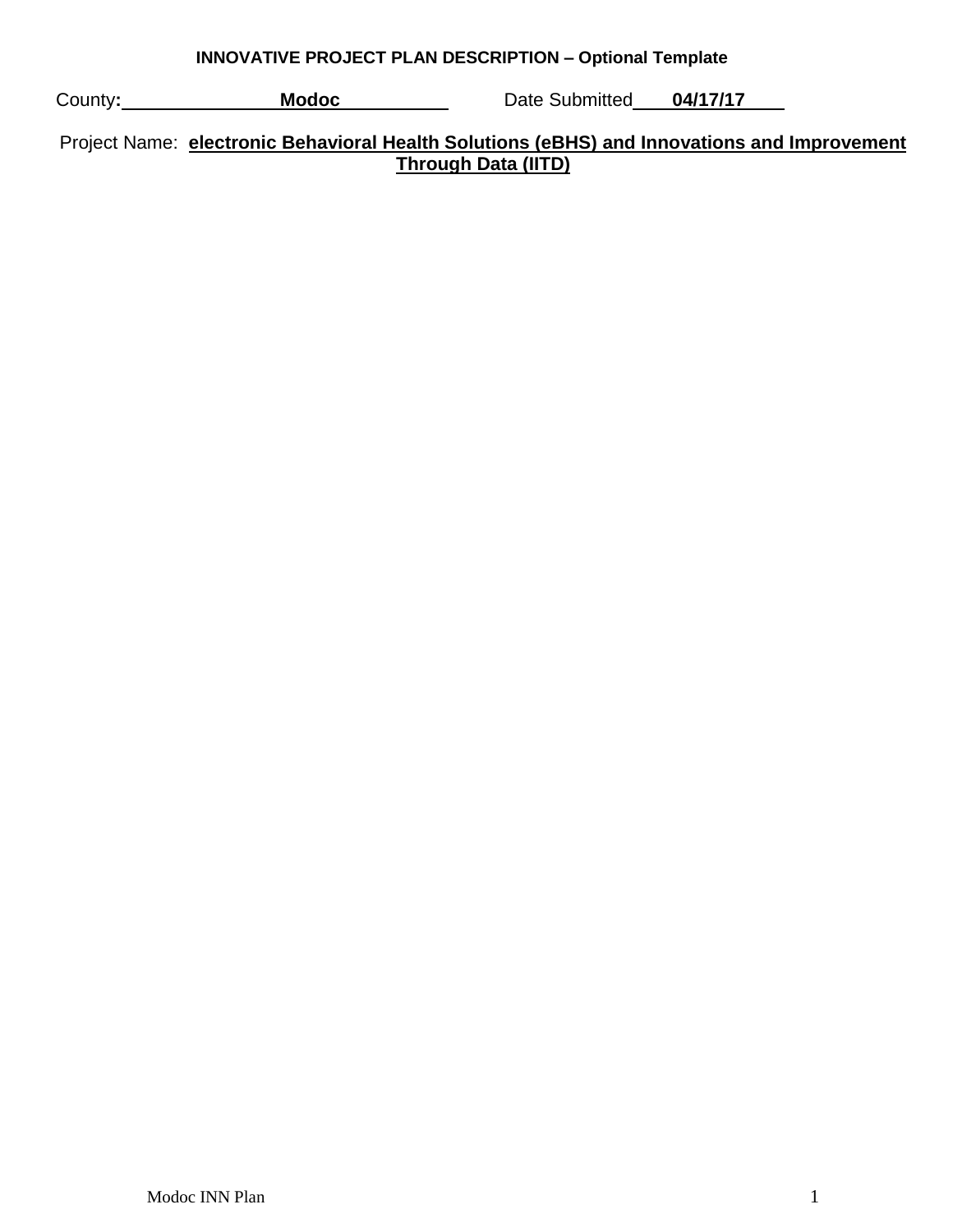#### **I. Project Overview**

# 1. Primary Problem

Modoc County proposes to increase the quality of behavioral health services they provide by enhancing their ability to collect, analyze, and interpret client data and to use it in a meaningful way for client improvement. Located in the most northern corner of California, Modoc county is a small, rural county, serving clients in a vast geographical region. Aware that the use of data in clinical practice has been shown to significantly improve client outcomes, Modoc County has long been looking for an innovative and cost effective solution to some of the most common challenges small counties face related to purchasing and using data systems: cost effectiveness, sustained implementation support and training of clinicians.

The cost of data systems often exceeds small county budgets. As Modoc County has learned, most common data systems, such as electronic health records, have high costs attached and are not easily customizable, which means that the only data systems available to small counties do not address the county's unique needs. Additionally, database vendors provide neither implementation support nor support in developing clinical dashboards and evaluation outcomes reports, often resulting data initiatives slowly fading away or never getting off the ground. Lastly, even if data systems are flexible and the implementation support is robust and sustained, training on how to interpret outcomes graphs and clinical data is often lacking and clinicians are left to figure this part out on their own.

2. What Has Been Done Elsewhere to Address Your Primary Problem?

Among the challenges faced by Modoc County, the External Quality Review Organization (EQRO) report for FY 15-16 highlighted the need for technology that will allow the county to address the Performance Improvement Plans developed by Modoc, as well as some areas of current ambiguity. An increased ability to analyze data would allow Modoc County to better understand overutilization and other areas of concern, such as a low retention rate in services as well as a lack of clinical or functional outcomes. In order to address some of these concerns, Modoc has spent the past five years in multiple Plan-Do-Study-Act (PDSA) cycles to determine a system that not only can meet the unique data analytic needs of small counties, but also can be implemented successfully.

In exploring these challenges, Modoc County has reached the conclusion that any data system they purchase and use must meet multiple data needs, including day-to day clinical dashboards, population management data, and aggregate outcomes reporting for internal and external stakeholders. This data system would help alleviate several of the challenges in Modoc, as well as pinpoint and allow for data analysis and improved system response.

3. The Proposed Project

Through the innovation proposed here, Modoc County would bring three effective strategies together to improve client outcomes. This three-pronged approach was developed by the California Institute for Behavioral Health Solutions as a way to increase the success of data collection initiatives. This approach has not yet been tested in a county system. If awarded Innovation funding, Modoc would be the first county to utilize it for system-wide data collection and client outcome tracking and improvement.

The proposed approach, called Innovation and Improvement Through Data, includes: 1) a uniquely flexible, cost-efficient web-based data system; 2) a robust implementation method; 3) training on use of data in clinical practice via the Feedback Informed Treatment (FIT) model. Each component is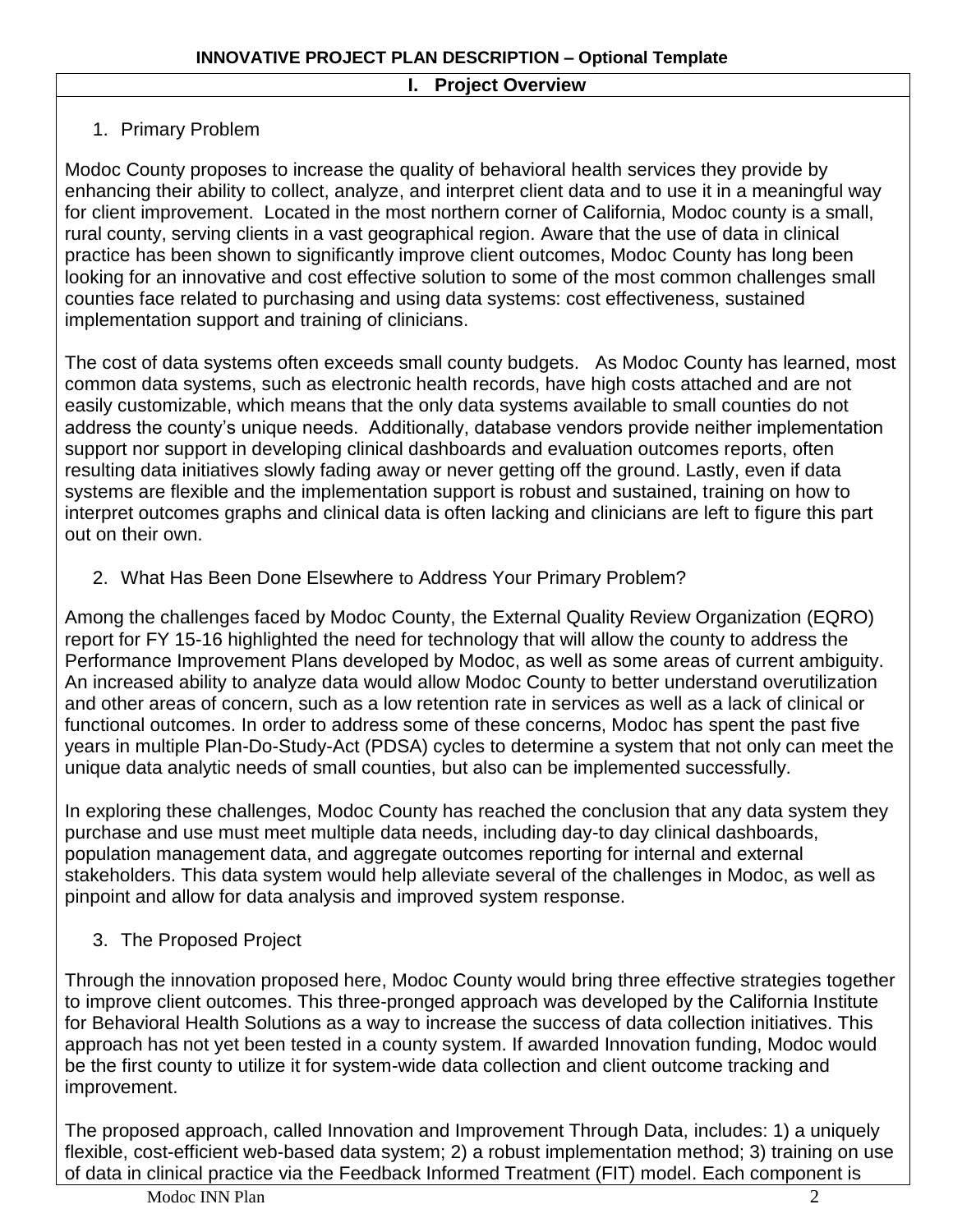believed to be equally essential. However, one or several of the components are often missing in data collection initiatives, resulting in a lack of access to real-time data, a lack of sustainability due to poor or missing implementation support, or lack of training on how to interpret data graphs and tables, all of which result in data not being used to its full extent to improve practice.

### 4. Innovative Component

Although each of the three components in and of themselves may not constitute an innovation, it is the combination of these three components that makes it innovative for this project. Equal attention to these three components will result in staff and clinicians knowing how to effectively navigate the data system, understanding how to interpret outcomes data in clinical dashboards, and sustaining use of data long-term so that it becomes a natural part of clinical practice. The ultimate goal of the project is a sustained improvement in client outcomes.

The three-pronged approach, Innovation and Improvement Through Data (IITD)

- a) The Data System: The data system that will be part of the innovation is called electronic Behavioral Health Solutions (eBHS). eBHS is a flexible, cost-efficient web-based platform that enables custom development of reports including clinical dashboards, aggregate outcomes reports, and population management reports. In this innovation, clinical dashboards will be developed based on clearly defined clinical outcomes. Clinicians will be administering two types of outcomes measures: 1). A Global Functioning Measure; 2.) Treat-to-Target measures. Each client will be administered the same Global Functioning Measure (the OQ measures) which will be collected at intake, every six months, and at discharge. In addition, clinicians will select Treat-to-Target measures based on the client's clinical diagnoses. Examples of Treat-to-Target measures include the PHQ-9 (for Depression) and the GAD-7 (for Anxiety). The Treat-to-Target data collection interval will be determined by the clinician and can be as often as each session, weekly, or monthly. Treat-to-Target data will also be collected at intake and discharge. In addition, because eBHS allows for custom data report development, the staff will be engaged in a collaborative process to customize the clinical dashboard template. This dashboard will include real time data results from the Global Functioning Measure and the Treat-to-Target measures as well as metrics identified by the clinical team to be crucial in tracking client progress (i.e. medications, chronic physical illness, and substance use disorder information). The collaborative process of having clinical staff participate in the development of the clinical dashboard serves two purposes: 1) to ensure that clinical dashboards are meaningful; 2) to actively engage the staff in the implementation from the beginning to the end in order to ensure the best possible outcomes. In addition to the use of clinical dashboards in daily practice, eBHS will also be set up to aggregate pre- and postoutcomes data. Pre- and post-data will be assessed using a paired samples T-Test and Cohen *d* effect size estimate to allow a review of program effectiveness. Different filtering options will be designed included the ability to run outcomes data based on common demographics categories, such as race, gender, age, etc.
- b) The Implementation Protocol: The Community Development Team model (CDT) is based on implementation science and was developed by CIBHS in 2006. The CDT model includes clearly defined steps for Pre-implementation, Implementation, and Sustainability. Used in California to implement Evidence-Based Practices and Community-Defined practices, the CDT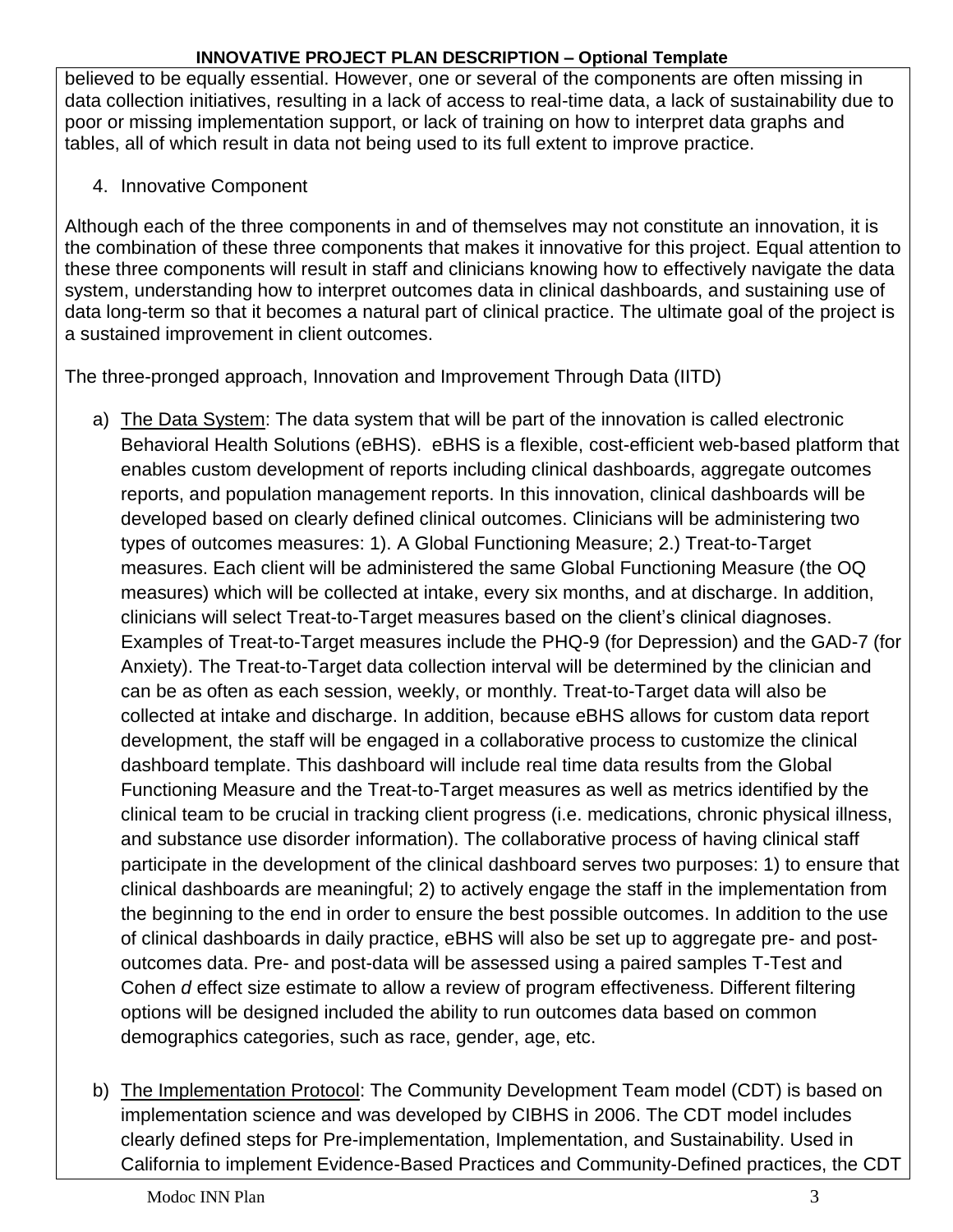will be modified for this innovation to include specific pre-implementation activities related to the use of technology and preparation for what is essentially a paradigm shift: using data in real time to guide clinical practice. The CDT also includes peer-to-peer learning between different sites implementing the approach. Modoc county will participate in peer-to-peer monthly calls with clinical and implementation staff from other counties to share learning, challenges, and barriers. The CDT Model also has a research base showing successful outcomes (Chamberlain, et al., 2008; Saldana & Chamberlain, 2012; Sosna & Marsenich, 2006).

- c) Data Interpretation Training: In addition to engaging in pre-implementation, implementation, and sustainability activities, staff who will be using eBHS will also receive specific training on how to interpret and use clinical outcomes data with clients to inform practice. Feedback Informed Treatment(FIT) is an evidence-based approach to using clinical data in practice. FIT "involves routinely and formally soliciting feedback from consumers regarding the therapeutic alliance and outcomes of care and using the resulting information to inform and tailor service delivery" (2012, International Center for Clinical Excellence). In this innovation, the training on using eBHS will be integrated with the Feedback Informed Treatment training. By integrating these trainings eBHS will be presented as a clinical tool rather than a database. This shift is especially important since using data in practice will be new to the staff. Before going live with the use of eBHS, concerns of each staff will be addressed, included challenges and anxiety around databases and technology.
- 5. Learning Goals / Project Aims

**Goal 1: Increase clinician use of real-time data analytics.** This innovation project aims to learn if IITD will result in clinicians using data to guide practice. The goal is that clinicians will incorporate review of data as a natural and integral part of service delivery. IITD will assist clinicians to find benefit in data review and come to see it as necessary to their work with clients. IITD provides a very user-friendly daily-use client dashboard that will make data very accessible to clinicians. The IITD training not only shows clinicians how to access this data, but also how to interpret it in clinician useful language, then use it for treatment planning. Research shows that the in-session regular use of client informed data increases client retention in services and improves outcomes (Miller, 2011). Therefore, this innovation of a real-time client dashboard that is accessible and useful to clinicians will also improve client retention and outcomes.

**Goal 2: Implement system wide administrative use of data analytics.** Modoc and other small counties have minimal opportunity for analyzing their data to better understanding treatment and outcomes. IITD will train in the use of analytics within eBHS to monitor outcomes. This innovation will help Modoc County better understand what may be impacting areas of concern throughout their system. This innovation has the potential to be used in an integrated manner with all areas of wholeperson health, so that multiple factors can be analyzed for their impact on consumer care. IITD is uniquely capable of system implementation due to the inclusion of the CDT model, which as described above, has research that supports its effectiveness for system implementation and sustainability.

Miller, S. D. (2011). Psychometrics of the ORS and SRS. Results from RCTs and Meta-analyses of Routine Outcome Monitoring & Feedback. The Available Evidence. Chicago, IL. http://www. slideshare.net/scottdmiller/measures-and-feedback-january-2011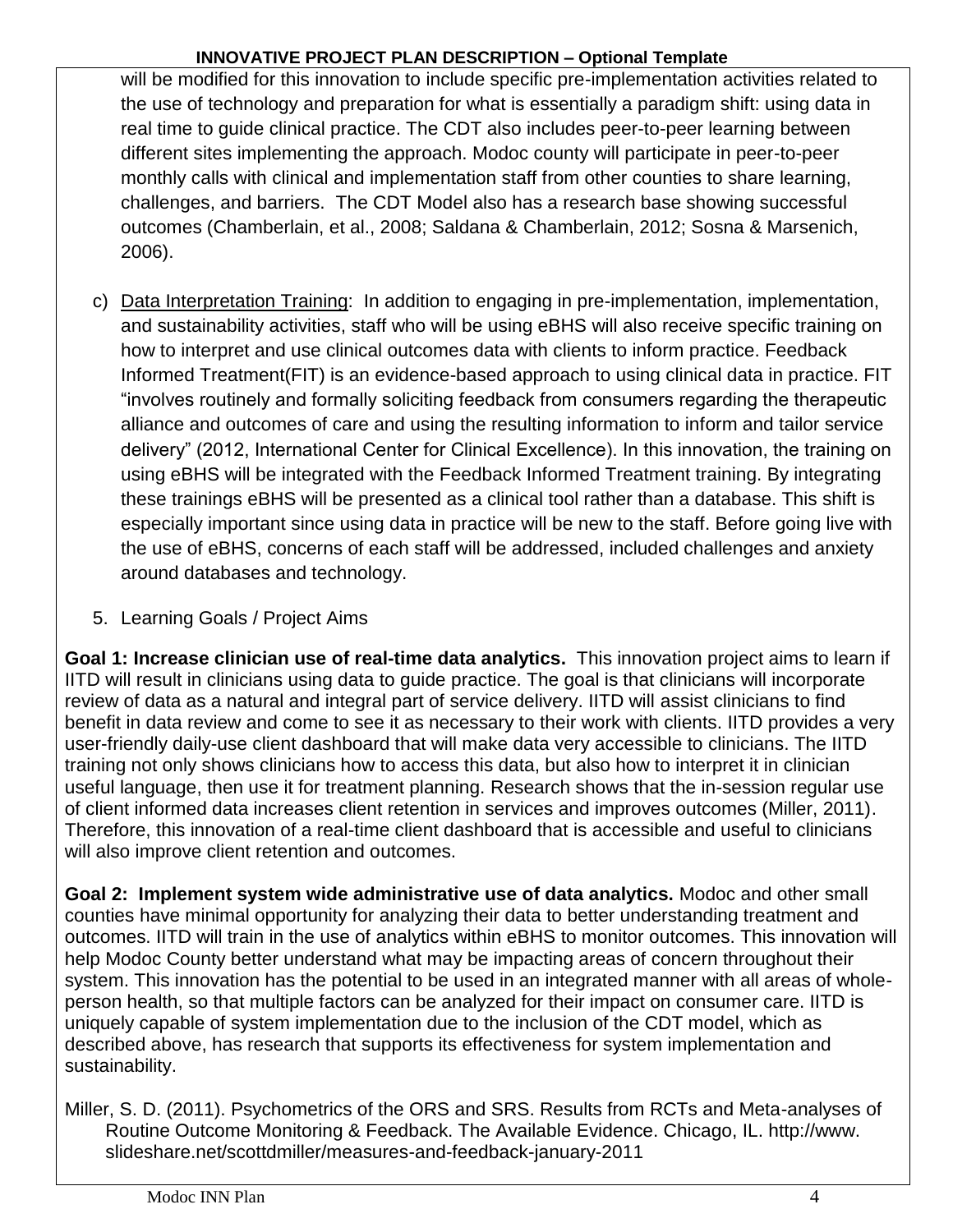6. Evaluation or Learning Plan

# **Approach to learn if Goal 1 was met:**

 **Increase clinician use of data**: A survey of current use of "data" (defined below) by identified group of clinicians ("Initial Users") to be trained in IITD will be compared with a follow-up survey 6 and 12 months post training. The pre- and follow-up survey will be compared with actual data entry into current EHR (pre) and eBHS (follow up)

# **Data collection Methods:**

- A. Participants: A group of clinicians: "Initial Users" identified by Modoc County to be trained in IITD.
- B. What data: A survey of current use of data, EHR, eBHS
	- 1. "Outcomes data" defined as any objective measure of symptomology given pretreatment. For clients who complete, number of post treatment measures (this can include physical, mental health, or functional measures). Specific measures currently being considered: PHQ-9, GAD-7, OQ, YOQ
	- 2. "Client feedback data" defined as any verbal or written measure of client's perception of treatment progress
	- 3. "Data use" defined as an Initial Users reviewing outcomes and client feedback to alter treatment each session
	- 4. Fidelity measure will be created by the IITD utilizing the fidelity measures from the FIT materials (Feedback Readiness Index and Fidelity Measure (FRIFM)) in collaboration with Modoc County clinical supervisors. This survey will measure clinician fidelity to data use.
- C. Data collection: Fidelity measures with Initial Users. Data collected from current EHR and eBHS.
- D. Method: (1) The Fidelity Measure will be completed prior to training by Initial Users identified by Modoc County. Follow up fidelity measures will be completed at regular intervals post training, as recommended by FIT and in collaboration with Modoc. The initial fidelity measure will be completed at the IITD training for clinicians, as a baseline measure. Follow-up fidelity measures will be distributed via email as a fillable form. Participants will be reminded to complete form weekly until it is completed. The deidentified data from the fidelity measure will be used in the administrative and clinical calls to work through barriers. (2) Total number of outcome data measures will be collected initially from the current EHR (as baseline). Follow up number of outcome measures will be collected from eBHS as part of the IITD initiative at 6 and 12 months, which were chosen to indicate initial breakthrough learning then sustainable use.
- E. Analysis: Survey and outcome data use will be aggregated as pre and post and analyzed using SPSS.

# **Approach to learn if Goal 2 was met:**

- **Implement system wide administrative use of data analytics:** Completion of implementation checklist. Administrative fidelity checklist (FRIFM) will be administered pre (baseline), and monthly.
- **Data collection Methods:**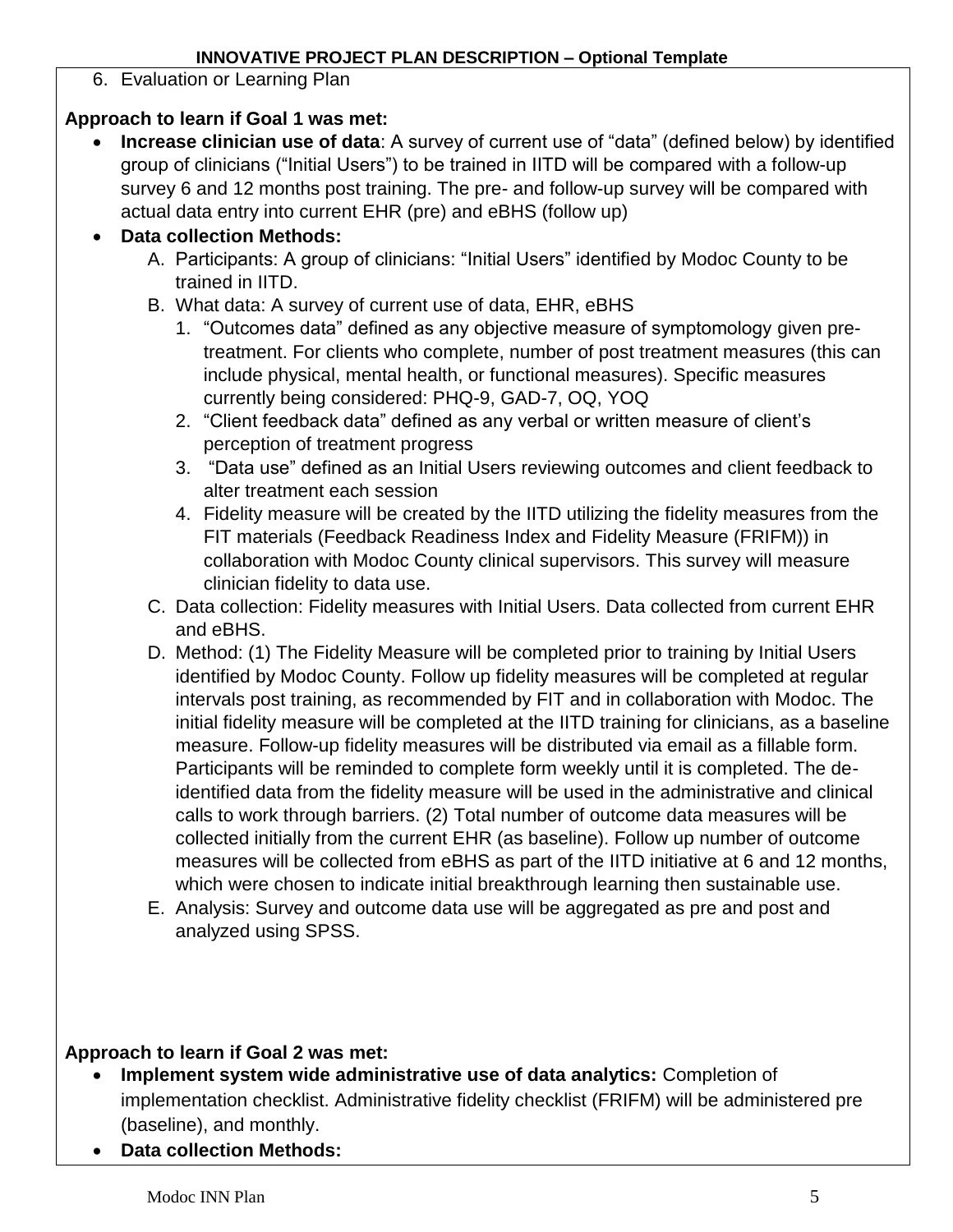- A. Participants: Pre-selected administrators, chosen by Modoc County. CIBHS IITD training staff (checklist)
- B. What data: Implementation checklist. Administration FRIFM as developed by FIT to measure fidelity.
- C. Data collection: An implementation checklist from the CDT will be followed by CIBHS staff and agreed upon by Modoc administrative participants. The administrative FRIFM from FIT will be administered monthly.
- D. Method: 1.) CIBHS will develop a checklist of the steps to implementation based on the CDT model, and as informed by implementation science and NIRN. The steps of this checklist will be marked completed by CIBHS at completion of each step, and as agreed by Modoc. 2.) The Administrative FRIFM developed by FIT will be administered during pre-implementation (date to be determined). This checklist will be used monthly during administrative calls to inform barriers and growth in administrative use of data.
- E. Analysis: Checklist- counted and compared to 95% completion. FRIFM will be continually used throughout the process and will be graphed to indicate growth. Final result will be compared with FIT standards of effective implementation

# 7. Contracting

The Administrative Team will meet regularly with the CIBHS Team, in person and via Webinar for project coordination of the implementation and evaluation. The project resources will be utilized primarily to pay for access to eBHS, for implementation of the use of eBHS data warehouse, and use of resulting data, we will have ongoing access to, evaluation of the progress. Staff will be constantly working in partnership with CIBHS Team throughout the implementation and evaluation of the project. Most of the Modoc County Behavioral Health staff time will be in-kind funding to supplement the Innovation Funds allocated. Our contract covers regulatory HIPAA requirements. Since we will be implementing internally, we are required to ensure we meet all regulatory requirements.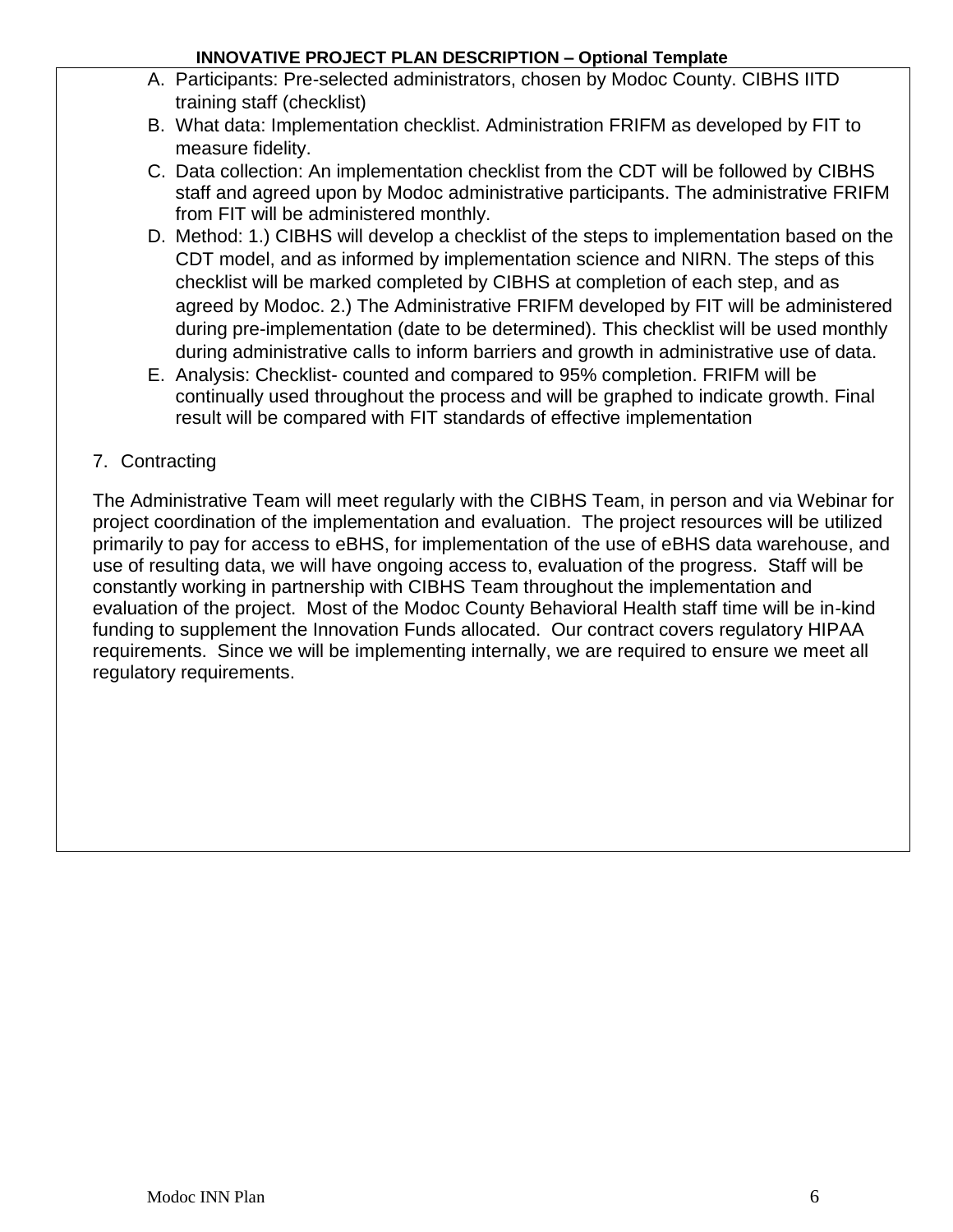#### Additional Information for Regulatory Requirements

### **1) Certifications**

*Innovative Project proposals submitted for approval by the MHSOAC must include documentation of all of the following:*

- *a) Adoption by County Board of Supervisors.*
- *b) Certification by the County mental health director that the County has complied with all pertinent regulations, laws, and statutes of the Mental Health Services Act (MHSA).*
- *c) Certification by the County mental health director and by the County auditor-controller that the County has complied with any fiscal accountability requirements, and that all expenditures are consistent with the requirements of the MHSA.*
- d) *Documentation that the source of INN funds is 5% of the County's PEI allocation and 5% of the CSS allocation.*

## **2) Community Program Planning**

### *Overview*

The Modoc County Behavioral Health (MCBH) Community Program Planning (CPP) process for the development of this Innovation Component Plan was based upon the three-year planning process for the FY 2014/15-2017/18 MHSA Plan (approved in March 2015) and the FY 15-16 and FY16-17 Plan Updates. Further, as a very small county, it builds upon stakeholder input from multiple collaborative initiatives that involve all the same stakeholders/partners as described in collaborative section of this proposal.

This planning process was comprehensive and included the input of diverse stakeholders through one-on-one discussions, formal focus groups, stakeholder meetings, and surveys. Components addressed by the planning process included Community Services and Supports (CSS); Prevention and Early Intervention (PEI); Innovation; Workforce Education and Training (WET); and Capital Facilities/Technological Needs (CFTN) and more recently in the Plan Updates the new Innovation Component Proposal. In addition, we provided basic education regarding mental health policy; program planning and implementation; monitoring and quality improvement; evaluation; and fiscal and budget components. We have discussed the purpose and requirements of the MHSA Innovation Component in our stakeholder and Advisory Board Meetings. We have distributed the guidelines to the stakeholders and have posted them on our website.

For the planning process for the FY 2014/15-2017/18 Three-Year Plan, we sought input from stakeholders regularly at our Behavioral Health Advisory Board Meetings (1/15/14, 2/19/14, 3/19/14, 5/21/14, 6/18/14, 9/17/14, 10/29/14, 11/19/14), Modoc County Prevention Collaborative meetings on 8/26/14, 9/23/14 and 1/20/15, Collaborative Treatment Courts Steering Committee meetings (8/21/14, 10/16/14 and 12/11/14), and the Community Corrections Partnership monthly meetings. Our Native American Veteran Consultant conducted key informant interviews with Native American tribal leaders and veterans. We conducted focus groups and stakeholder meetings at various locations in the community. A focus group was conducted with consumers and family members at Sunrays of Hope (1/21/15), with agency and community stakeholders (1/28/15) and clinical staff (1/29/15). Our prevention coordinator conducted one-on-one interviews with school personnel.

In 2014, as a component of the CPP, we obtained input from community stakeholders and conducted outreach to the unserved and underserved through collection of MHSA surveys. We collected survey information from adults (22), family members (46), and school personnel (26) to obtain their perspective on needs and issues for adults, children, and families in our community. Across all stakeholder groups including consumers, we received completed surveys from 94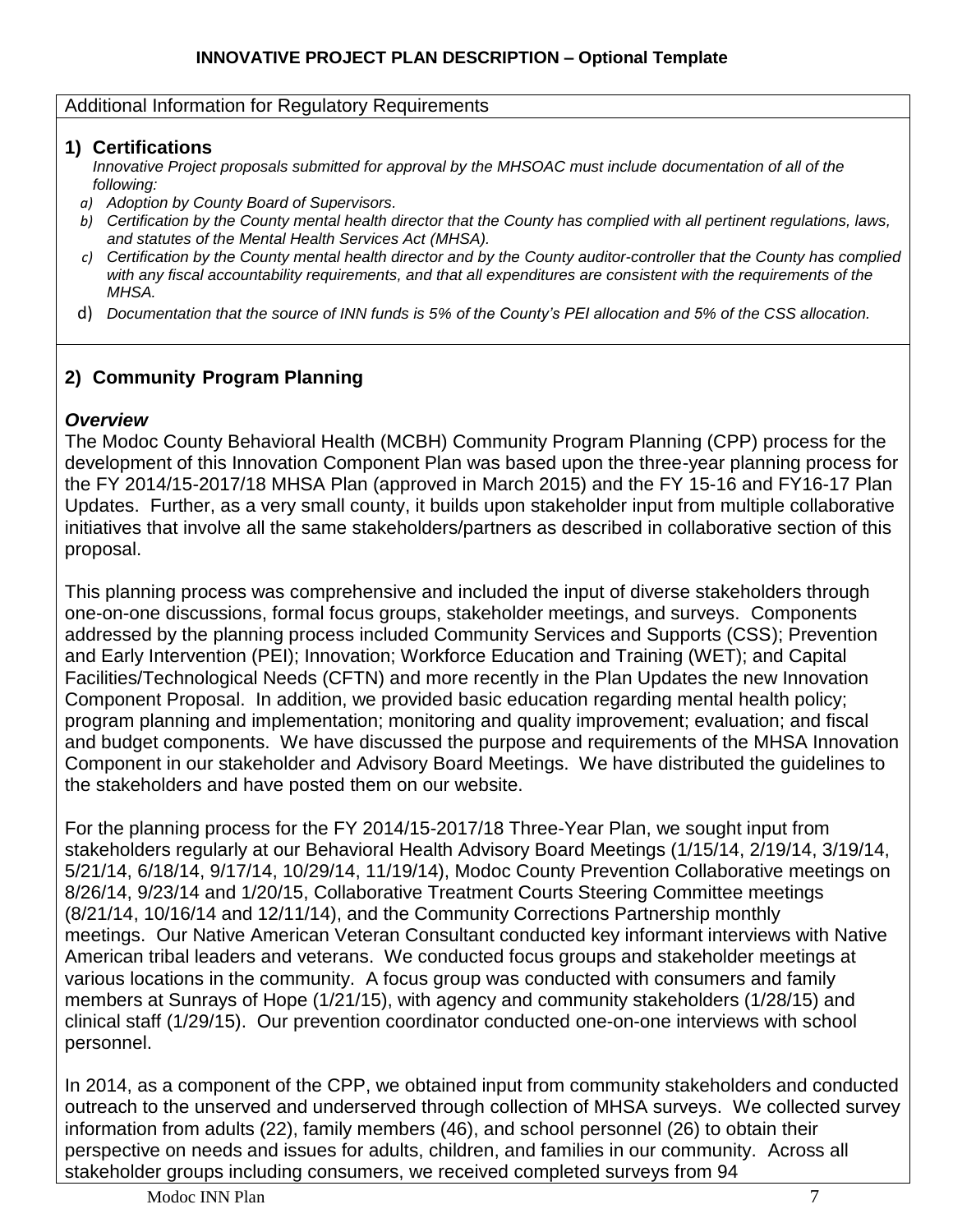individuals. Survey distribution and meeting announcements sought inclusive stakeholder input including veterans, persons from the LGBTQ community, Hispanics, Native Americans, and persons with lived experience.

Consumers and family members were involved in many settings, including through Sunrays of Hope, the consumer-operated, nonprofit Wellness Center. Consumers and/or family members also serve as members of the Behavioral Health Advisory Board, the Quality Improvement Committee and the Cultural Competence Committee. The following agencies/organizations have been represented in our CPP process: Public Health, Social Services, Probation, Modoc Superior Court (judges, Chief Clerk and Collaborative Treatment Courts Coordinator), District Attorney's Office, Sunrays of Hope consumer-operated Wellness Center, Veteran's Services office, Modoc County Sheriff's Office, Alturas City Police, California Highway Patrol, Modoc County Office of Education, schools, TEACH, Inc. (non-profit), Modoc Crisis Center, Modoc Victim Witness program, Strong Family Health Center (formerly Modoc Indian Health Project), CalWORKs Welfare to Work Program, Ft. Bidwell Indian Tribe, and RISE (Resources for Indian Student Education).

Populations represented in the CPP process include Behavioral Health (mental health and substance use services) consumers, family members and staff (management, administrative, quality improvement and clinical), Native Americans, Hispanic residents, youth, transitional age youth, adults, older adults, veterans, and individuals whose primary language is either English or Spanish.

## *Stakeholder Involvement*

Modoc County staff have been exploring solutions to our need for real time data to use in planning treatment, integration of care, and to measure outcomes for several years. Throughout the process, we have sought consumer and family member input through a variety of stakeholder meetings including the BH Quality Improvement Committee, Advisory Board Meetings, and interdisciplinary and inter-agency collaborative meetings (Collaborative Courts, Community Corrections Partnership (CCP) and JAG Grant collaborative meetings) and plan to continue to do so. We have engaged stakeholders, both consumers, other departments, and primary care clinics to discuss solutions and pilot test products through integrative care pilots.

Further, we are currently engaging in collaborative projects through the CCP resources, JAG Grant, and a County Medical Services (CMSP) Grant Proposal to enhance integration of care across agencies and are discussing the feasibility of use of eBHS to measure outcomes and/or exchange information as allowed by 42CFR and HIPAA to coordinate care. Modoc County Behavioral Health will continue to seek feedback and maintain regular interface with the multiple agencies involved with delivering quality services to our community through one-on-one staff contact, advisory and collaborative meetings.

Our plan is to seek stakeholder feedback as we implement this innovation project and to incorporate this feedback as a part of our evaluation plan and decision-making process. Implementation of this proposal is system wide and we believe, should it be successful, stakeholder discussion would include additional phases and expansion of the elements to meet current needs and requirements. Funding for continuation of the project for basic system, if evaluated as successful by stakeholders, would become part of the general system support budgeting and allocation process.

Modoc County Behavioral Health will continue regular interface with the multiple agencies involved with delivering quality services to our community through collaborative meetings and through one-onone staff contact.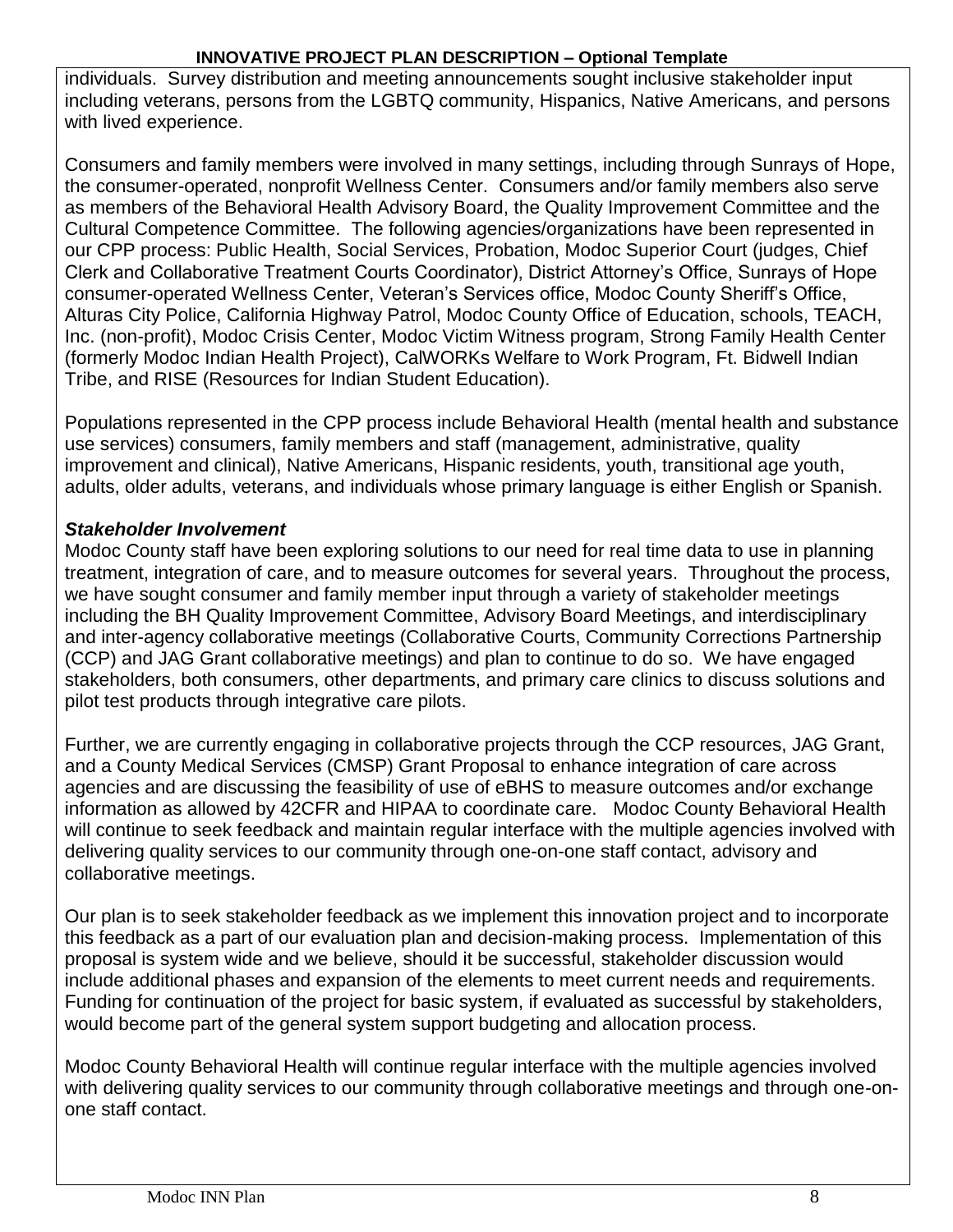### *30-Day Public Comment Period and Public Hearing*

This proposed Innovation Plan was posted for a 30-day public review and comment period from March 3, 2017 – April 2, 2017. An electronic copy is available online at [hs.co.modoc.ca.us.](http://hs.co.modoc.ca.us/) Hard copies of the document were available at the Behavioral Health clinic and in the lobbies of all frequently accessed public areas, including the Court House, County Administration, and the local library. In addition, hard copies of the proposed Innovation Plan was distributed to all members of the Behavioral Health Advisory Board; consumers (on request); staff (on request); and Sunrays of Hope Wellness Center. The Plan was sent electronically to the Community Partnership Group/partner agencies and other stakeholders.

A public hearing was conducted on April 3, 2017, 4 PM, at 441 N. Main Street, Alturas, CA, as part of a special Behavioral Health Advisory Board. The plan was approved by the Board of Supervisors on April 11, 2017.

# **3) Primary Purpose**

The primary purpose of this proposal is to increase the data analytics capabilities of Modoc County, and to determine how to assist other small counties in the adoption of data analytics. A secondary purpose is to impact the quality and retention of services, including better outcomes through real-time data use by clinicians and consumers in consumer-driven treatment planning and monitoring progress towards wellness and recovery. Several key characteristics of Modoc County determined our selection of this particular primary purpose. Located in the most northern corner of California, Modoc county is a small, rural county, serving clients in a vast geographical region. With increased needs for use of data to improve behavioral health practice, Modoc County faces particular challenges related to purchasing and using data systems. These challenges mean that any data system used must meet multiple data needs, including day-to day clinical dashboards, population management data, and aggregate outcomes reporting for internal and external stakeholders. Aware that the use of data in clinical practice has been shown to significantly improve client outcomes, Modoc county has long been looking for an innovative and cost effective solution that meets several criteria: Cost Effectiveness: The cost of data systems often exceeds small county budgets, so that the only data systems available to small counties can't be customized to the county's unique needs due to the high cost of customization. In addition, database vendors provide neither implementation support nor support in developing clinical dashboards and evaluation outcomes reports. They also do not provide training on how to interpret data results. The approach that was selected here addresses each of these barriers.

# **4) MHSA Innovative Project Category**

This project will introduce a new mental health practice or approach by addressing three areas that are often lacking in behavioral health: A flexible data system, Implementation planning and sustained support, and training on how to interpret data graphs and use this information on how to guide treatment. This innovation combines components that have not been previously applied together in behavioral health practice, to ensure successful and sustained implementation of the use of a data analytics to view clinical dashboards and using data to guide practice.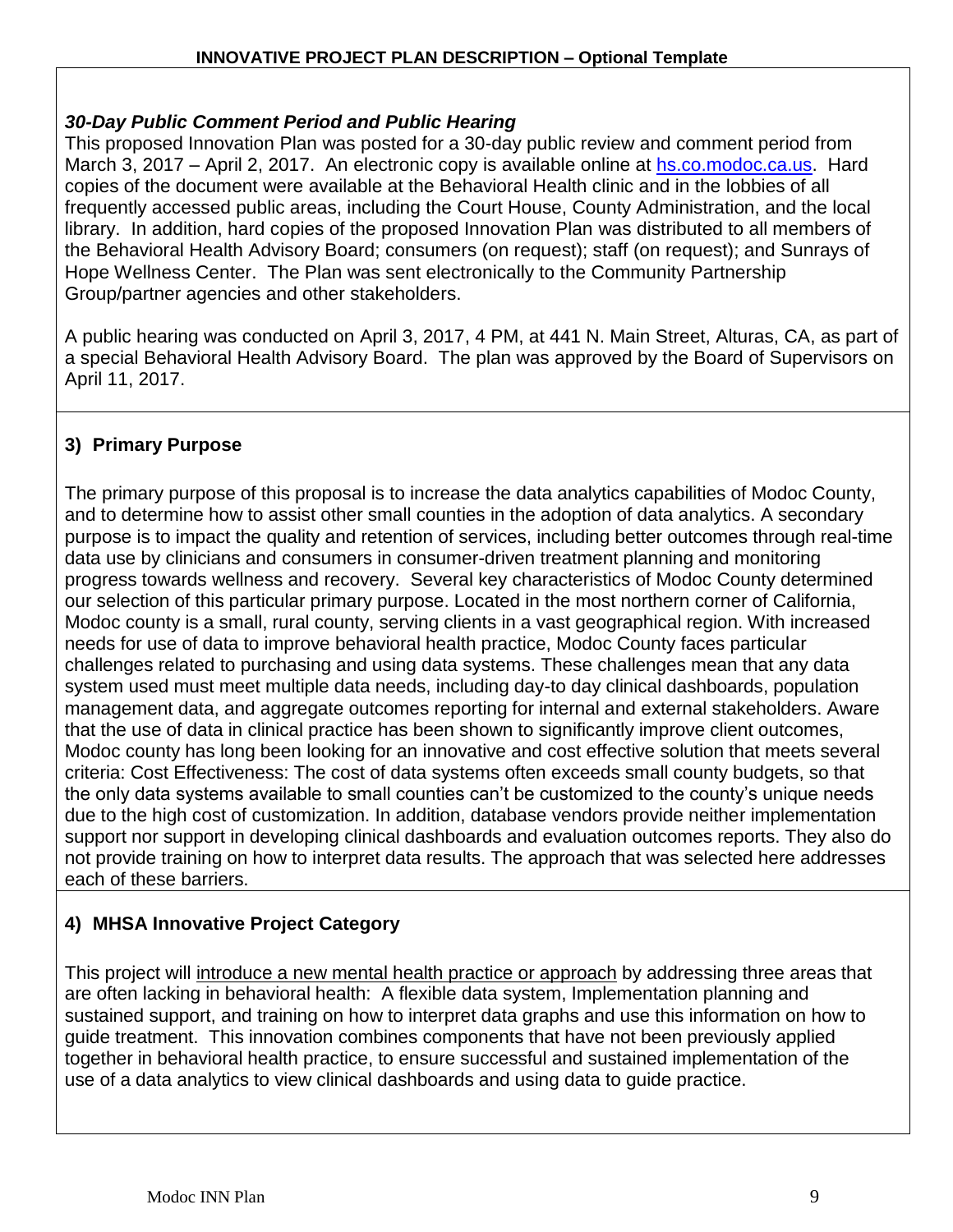## **5) Population**

Modoc County is a small, remote county that lies in the northeastern corner of California, bordering Oregon to the north and Nevada to the east. According to 2013 U.S. Census Bureau estimates, the population in Modoc County is just over 9,100, compared to a 2010 Census of just over 9,600, indicating that the population in Modoc County continues to decrease. Modoc County has only one incorporated city, Alturas, the County Seat, with a population of just over 2,600 people. Major metropolitan areas are outside the county, or outside the state, 150 – 180 miles away. There are a number of small, rural communities located in the county. East of the Warner Mountains are Cedarville, Eagleville, and Fort Bidwell; in the northern part of the county are Davis Creek and New Pine Creek; to the west and northwest are Day, Canby, Newell/Tulelake, and Adin; and in the south is Likely. The population of these communities ranges from 800 to less than 60.

Historically, the local economy has been based on agriculture and forestry, with some recreation. There has been a major decline in forestry jobs over the last fifteen years and some decline in agriculture. Like other Northern California counties, individuals age 30-39 in particular have migrated out of the area, pulled by academic and employment opportunities elsewhere. The unemployment rate in Modoc County in 2013 was 11.7%; the state unemployment rate was 8.9% for that same year. Modoc's unemployment rate has been consistently higher than the state's rate since 1990. (Source: CA EDD Monthly Labor Force Data for Counties, Annual Average 2013; Data Not Seasonally Adjusted.)

Modoc County has one of the lowest median incomes of households in the state at \$37,482 in 2012, compared to \$61,400 in California the same year. The county has a high percentage of population living under the poverty level (19.9%), above the statewide average of 15.3%. (Source: 2012 American Community Survey.)

Approximately 6% of the county population are under 5 years of age; 18% are ages 6-19; and 56% are ages 20-64. Almost 20% of the county population is over 65 years of age; that percentage is twice as much as the statewide older adult population. Females represent 49% of the population. 84% of Modoc County residents identify themselves as Caucasian; 14% are Hispanic; and American Indians comprise about 5% of residents, but are a significant voice in this community. Very small numbers of Asian/Pacific Islanders and African-Americans also live in Modoc. (Source: US Census 2010.) It is estimated that about 13% of the population of Modoc County speaks a language other than English at home. Spanish is the only threshold language in Modoc County. There are an estimated 1,160 veterans, which represent 15% of the population. (Source: 2012 American Community Survey.)

Modoc County has a dispersed population, far from urban services and supports. The poverty rate in the county is somewhat higher than statewide, and a difficult employment picture has led many residents in their employment years to leave the county. A higher number than average of older adults presents special challenges. The county has significant populations of Hispanic and Native American residents.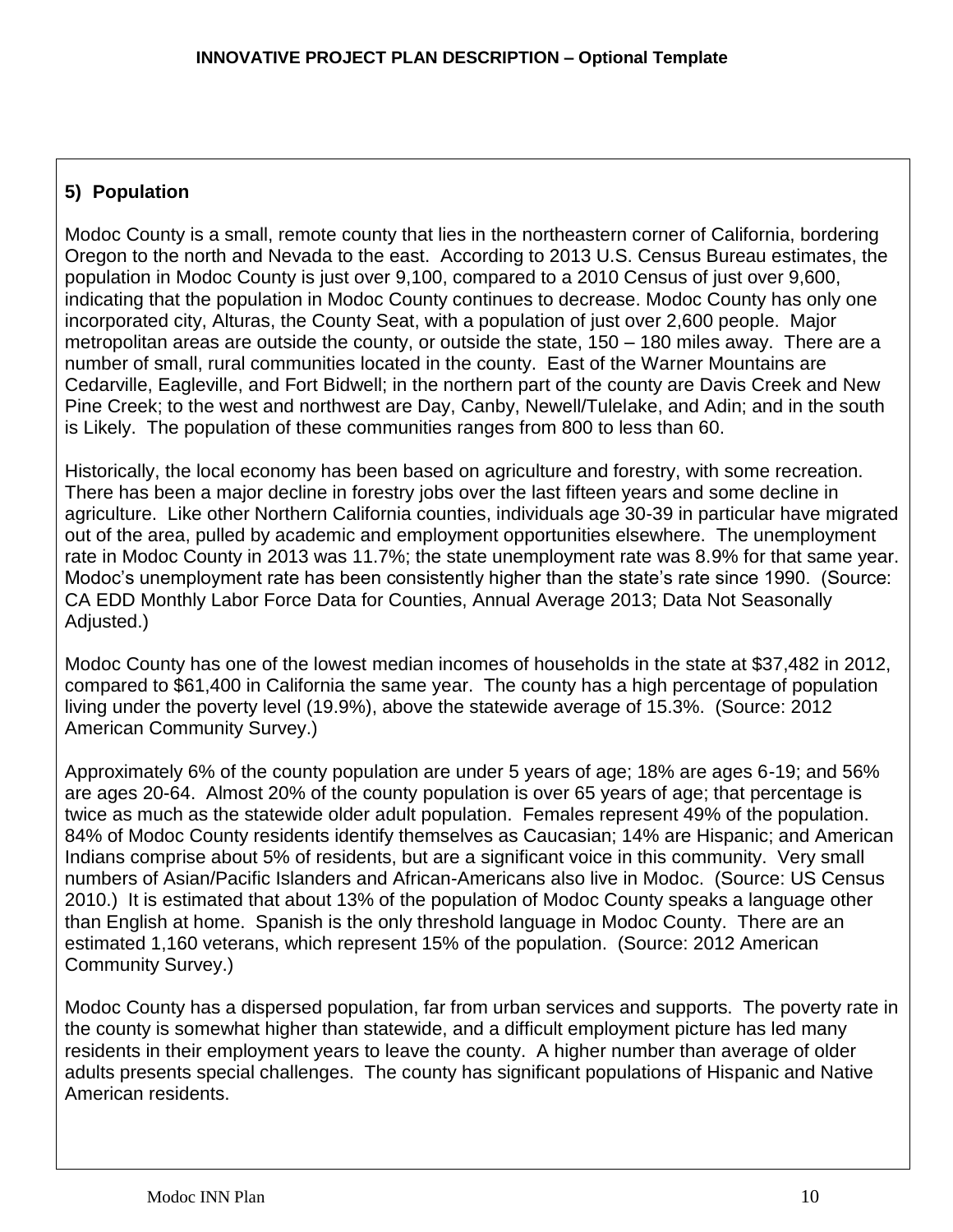### **6) MHSA General Standards**

**a) Community Collaboration**: The proposed project is the end result of several years of stakeholder input and collaboration among County Policy Makers, Agency Directors, and Department Heads, and direct service staff, consumers and their family members. Agencies within the County have a long history of collaboration; beginning with the Modoc County Collaborative in the 1990's which brought schools together with social service, public and behavioral health service providers and other agencies. Leadership and staff from each of the county agencies meet regularly as teams to plan, leverage resources, and deliver services to meet shared and individual project deliverables.

In 2005 Modoc County Behavioral Health began holding regular MHSA stakeholder meetings. Collaborative partners routinely make their trainings (cultural competence, childhood asset training, healthy beginnings, medication assisted treatment, motivational interviewing, critical incident management, etc.) available to other agencies or partner together to share staff expertise and/or the cost of bringing trainers to the county. Currently the Modoc County courts have several collaborative justice projects including a delinquency prevention court, a family wellness court and a drug treatment court. Leadership and staff from each of the county agencies meet regularly as teams to plan, leverage resources, and deliver services to meet shared and individual project deliverables.

Modoc Community Corrections Partnership (CCP) was formed as an advisory committee for the implementation of SB678. In 2011, as a result of Modoc County receiving AB109 funds, the CCP's role was expanded to develop an implementation plan for 2011 public safety realignment. Committee representatives include the Director of Health Services, and the Deputy Directors of Public Health and Behavioral Health, the Chief of the Alturas Police Department, the Modoc County Sheriff, District Attorney, Public Defender, Director of Social Services and the presiding court judge. Also included are directors and representatives of Community Based Organizations that provide direct services to the target population With AB109 funds, the CCP implemented various treatment services and programs in the jail. The services include: mental health and substance use disorder individual and group counseling and parenting and life skills classes, all utilizing evidence based programs. We are regularly involved in numerous collaborative projects that require us to identify barriers and to discuss better ways to provide relevant consumer- and family-driven, "wrap-around," holistic services in a culturally competent manner. Ongoing team and other stakeholder meetings, focus groups, key informant interviews, and public hearings inform our planning process.

Over the years the depth and quality of the agencies commitment to collaboration is demonstrated by an increased ability to effectively provide integrated, holistic services for the people who need our services. The collaborative has continued to commit in-kind resources, and to seek other funding, to ensure individuals in our target population are engaged in individually designed, culturally competent, and trauma-informed services. Further, we have collaboratively developed a Continuum of Care services that addresses the special needs of our target population with an emphasis on those who have behavioral health needs and are also involved in the criminal justice system (see attached). The Continuum of Care services include: jail services, access to primary care, housing options, intensive probation officer case management, transportation, legal services, work and/or meaning full activity, peer support, Promotores, etc. to maximize access and promote health and service equity for those most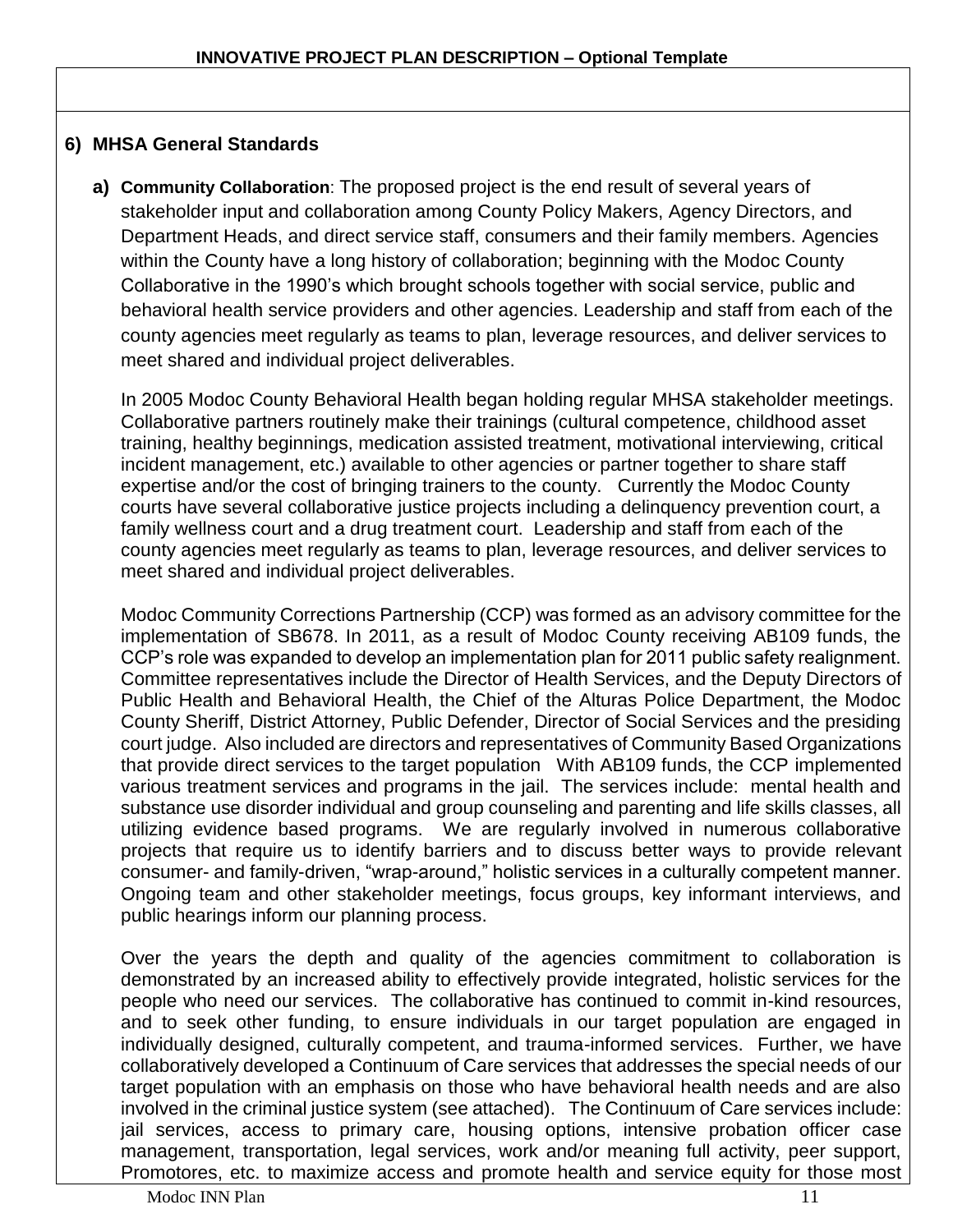impacted by Proposition 47, with an emphasis on the needs of Native Americans and Hispanics. Our collaborative partnership is very important to us. The Continuum of Care Clinical Team is coordinated by our Behavioral Health clinical director.

Working collaboratively is a fundamental value in our community. We are very aware that the quality of our collaborative partnerships is a strength in our small, isolated community where our limited resources and distance from other services makes is vital to shared successful outcomes. This proposal addresses, and is based upon, our partnerships' shared perceptions of unmet needs and barriers to fostering wellness and recovery. One of the priority barriers identified is that we do not have a **shared data analytics system** to proactively manage the target population and to collaboratively measure outcomes. We are hoping that the implementation of eBHS will address this barrier not only for the individuals in the public mental health system and in our electronic health record, but also for those are not and may still need access and linkage to the system and/or who need prevention and/or early intervention services. Currently, we have minimal outcome data available in Anasazi (EHR) that is limited to enrolled clients in the Modoc County Behavioral Health System.

- **b) Cultural Competence:** Equal Access: eBHS is designed to track client data for all clients served and to allow clinicians to engage each client in data review discussions to assess progress. The data collected will be both from standardized assessment tools and from data identified by the client or agency. Individualized goal statements can be incorporated in dashboards allowing clients to customize their report themselves. Due to the highly flexible and individualizable format of eBHS, culturally relevant outcomes can be customized for the major groups represented in Modoc (Native American, Latino, elderly, veteran, Caucasian). For example, given these differing potential population cultures, aspects of spirituality can be explored and documented, medical needs can be in close collaboration, and/or issues relating to PTSD can be addressed. Due to this innovation inherently using technology, IITD training will include ways to meet individual consumer needs such as a discomfort with using technology (for example, using a paper and pencil version of the test for an elderly consumer who is uncomfortable using a tablet and client portal) and using translated instruments for those consumers speaking Spanish. Disparities: eBHS allows program staff to filter data by race, ethnicity, gender, etc. Continual monitoring of data is possible because eBHS gives data in real time. This will allow administrators to determine whether underserved populations are being reached, allowing timely brainstorming and potential reallocation of resources to meet the populations' needs, such as remote accessibility.
	- o The MHP has a Supervisor, Clinician and peer who speak Spanish. The MHP, in collaboration with Public Health (PH) and Partnership Health Plan (PHP), is planning to expand services to the Adin and Newell communities to make services more accessible to the underserved populations in outlying areas. Further we have received County Medical Services Program (SMSP) funds to hire a community health worker (Promotores) to provide outreach and linkage for the underserved Hispanic population as a primary target.
	- $\circ$  The proposed innovation, eBHS, as a web-based system is easily transportable with a connected device, such as a tablet, and a means for connection, such as a portable hotspot. This will allow clinicians to continue real-time data collection and analysis with the client in-vivo, rather than having to wait for a follow up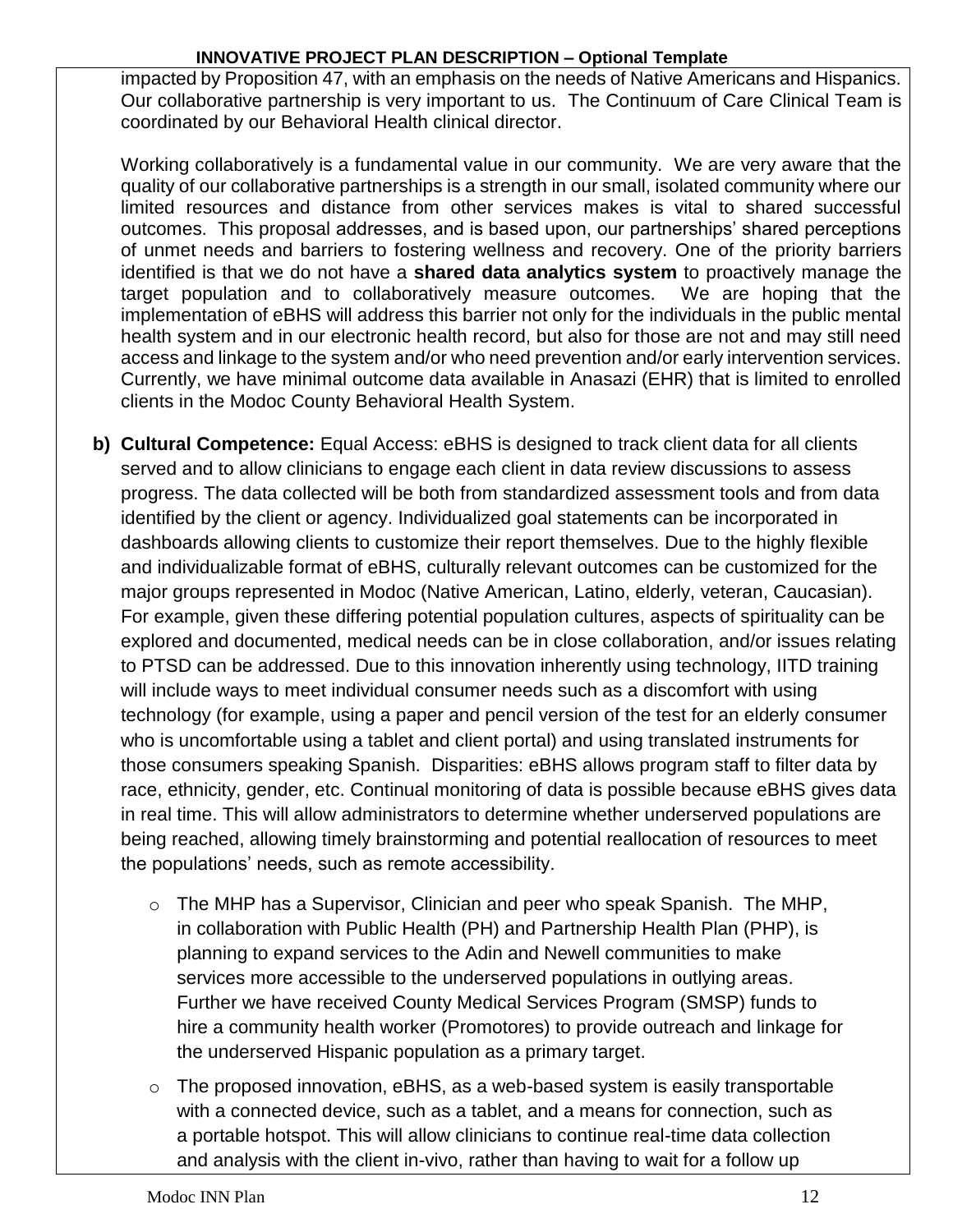appointment. Conceptually, with integrated systems, this innovation will allow for a traveling practitioner (from a PHN to a case manager or social worker) to present multiple levels of consumer information to the consumer (such as health related, medication related, treatment related as allowed by HIPAA and 42CFR). This is particularly relevant to the cultural needs specific to Modoc county given the rural and disparate aspects of the population, as well as potential difficulties with travel given elderly, disabled, or low SES.

- **c) Client-Driven:** This innovation includes training in Feedback Informed treatment (FIT), which has been shown to increase client retention in services and improved outcomes. FIT was originally developed following research showing high dropout rates among behavioral health clients. Research shows that the alliance between clinician and client significantly affects client retention and treatment outcomes. The FIT model was developed to highlight the importance of client driven treatment by collecting regular client feedback on alliance, the client's thoughts on treatment, as well as treatment outcomes. The FIT training includes how to create a culture of feedback within systems and within sessions, so clinicians and clients are comfortable giving and receiving feedback that will improve client care. Furthermore, the IITD innovation is unique in offering analyzed data quickly in session, in a readable format, so that clinician and client can determine on a regular (preferably weekly) basis if the treatment is impacting outcomes and the treatment itself is comfortable for the client. Research indicates that this regular use of client-driven data is impactful both for retention and improved outcomes.
- **d) Family-Driven:** The importance of including family in treatment cannot be over emphasized. While this innovation isn't inherently a family-driven process, it is easily adaptable to family driven treatment, which is compatible with the cultural needs of Modoc County. Youth and elderly treatment generally requires the cooperation of family, and many cultures prefer the inclusion of family in treatment. Because of this innovation's unique transportability and flexibility for capturing data outcomes important to the consumer, practitioners at any level can bring the innovation to the home where the consumer determines what and who will be best for their wellness and recovery. This level of transportability insures that the client and family have control over who participates in session, rather than the treatment barriers or providers determining family involvement.
- **e) Wellness, Recovery, and Resilience-Focused:** The innovation is flexible in compiling meaningful outcomes for the consumer, including functional outcomes such as education, employment, medication, and health. Each clinician and consumer can develop meaningful wellness and recovery goals, and build on client strength and protective factors
- **f) Integrated Service Experience for Clients and Families:** This is an exciting potential of this particular innovation. Modoc County already has a fully integrated Behavioral Health system with Public Health nursing, social workers, case managers, probation, and other services providers working closely. With the data analytic capabilities of this innovation, all areas can contribute to the wellness outcomes of a consumer, at the consumer's behest and within regulatory ability. The goals of this innovation plan are to sustainably implement this data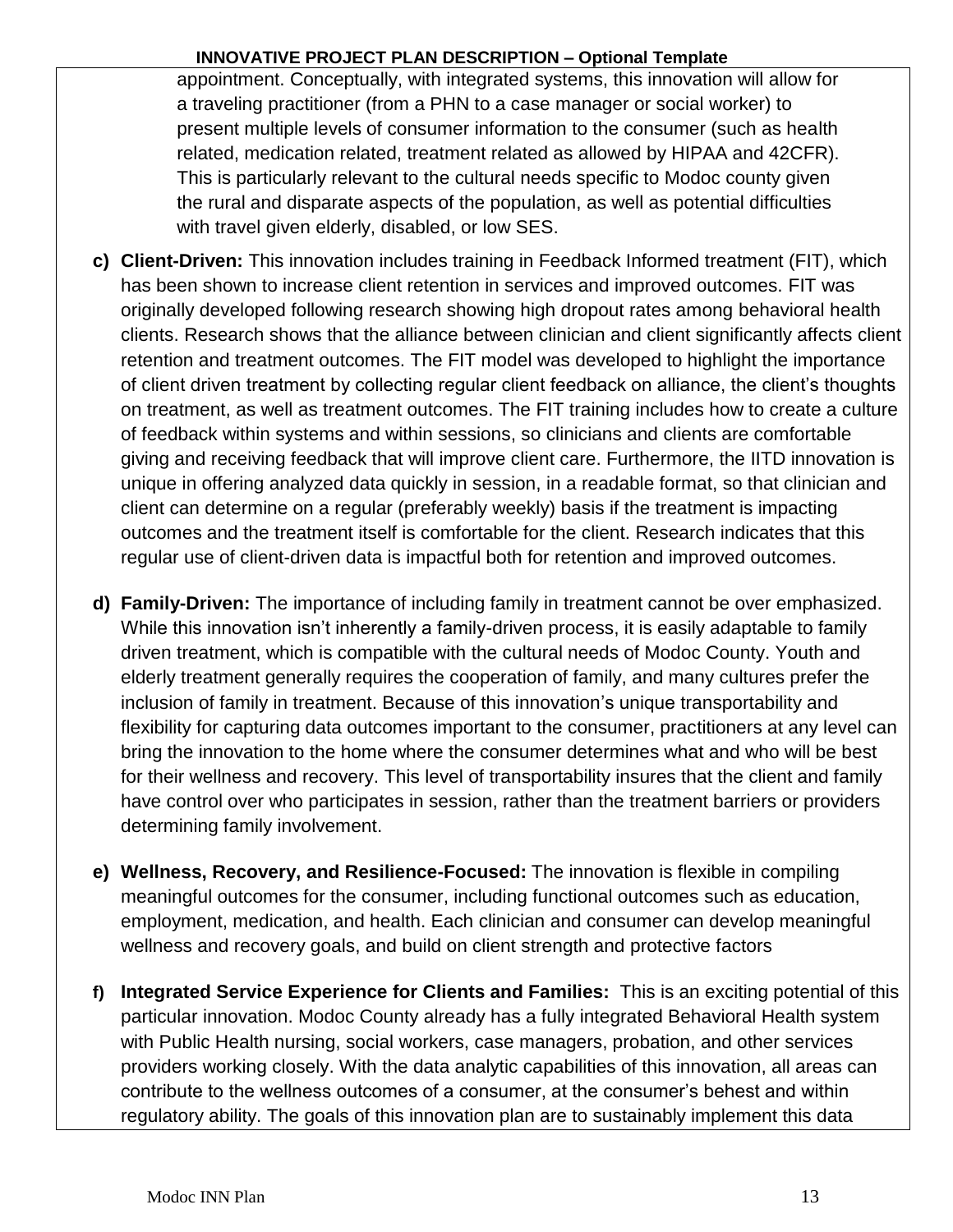analytic system throughout the administration in such a way that integration may become a natural component of ongoing consumer care.

# **7) Continuity of Care for Individuals with Serious Mental Illness**

This project does not provide a discrete service; rather the goal is to improve client, clinician, and administrative use to real-time data to improve access to and delivery of quality care. Data analytic tools such as eBHS are used regularly in primary care settings to manage populations to: (1) provide the right care, (2) at the right time, (3) in the right amount. Mental health practitioners are not as aware of these tools, nor have we had them available to us in the Behavioral Health field. Tools such as these promote both continuity of care and integration of care as a part of the system design. Continuity of care is also promoted through the use of client dashboards as their own data is available to them, real-time, for planning their care and through the potential to add a client portal.

## **8) INN Project Evaluation Cultural Competence and Meaningful Stakeholder Involvement**

a) Explain how you plan to ensure that the Project evaluation is culturally competent.

As outlined above, there are substantial Native American, Spanish speaking, elderly and veteran subsets to the population in Modoc. The current data system does not adequately allow for analysis of whether and how Modoc is serving these populations. With this innovation, not only will the system be capable of analytics that will determine outreach results, retention, and outcomes with this population, but also the training with IITD considers ways to adapt the unique needs of populations. Such adaptations may include translated measures, the use of reading the material to consumers rather than expecting them to be able to read themselves, the use of paper measures to match the comfort level of the consumer, and outcome foci important to each consumer.

b) Explain how you plan to ensure meaningful stakeholder participation in the evaluation.

Regarding stakeholder involvement, because eBHS is uniquely flexible stakeholders can request changes in the data collected and analyzed based on stakeholder needs. For example, if a specific funding source is being tapped, eBHS can be easily configured to capture the data needed for that funding source. Furthermore, the analytics capabilities as a system allows stakeholders to determine the ways that Modoc is capturing and addressing outcomes in any desired area within regulatory guidelines.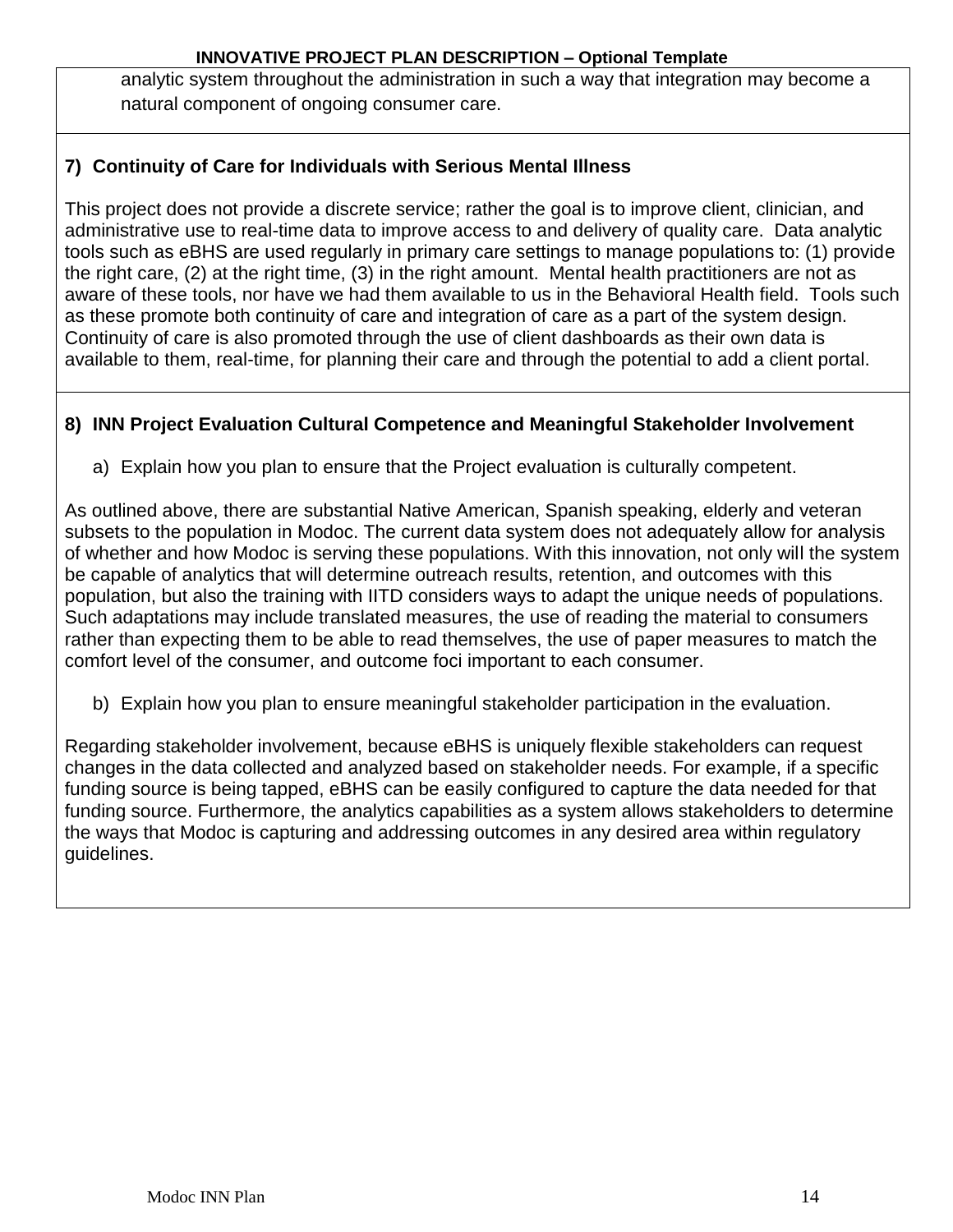### **9) Deciding Whether and How to Continue the Project Without INN Funds**

Throughout the process, we will be assessing the effectiveness of the approach and making modifications/changes/additions to eBHS and the implementation process related to the feedback through staff, partners, and consumers. If eBHS is judged to be effective, the ongoing cost of the access to eBHS will be covered by realignment, MHSA CSS administrative costs, etc. If it is not effective, as determined by stakeholders, through the evaluation process review, plans will be made for how to better meet our data analytics needs. By that time, changes in the State or Federal outcome reporting systems may have changed in such a way to impact our needs as technology is changing so rapidly. Regardless, we need to be able to have access, for client-clinician partnership and real-time access to data for treatment planning, the ability to measure outcomes for quality improvement, and to transfer data/outcomes to OAC and other State or Federal oversight entities.

### **10)Communication and Dissemination Plan**

a) How do you plan to disseminate information to stakeholders within your county and (if applicable) to other counties?

We plan to disseminate information through a collaborative evaluation process, report findings to the Behavioral Health Advisory Board and Staff, attach a summary of findings to the Annual Plan update and report findings to the County Behavioral Health Directors Association (CBHDA) as is appropriate. As we are working with the California Institute of Behavioral Health Solutions for implementation and evaluation of this project, they will also have access to our evaluation data to share with other counties who are considering the use of eBHS.

b) How will program participants or other stakeholders be involved in communication efforts?

Since we will be involving clients and other stakeholders in the use of eBHS (data analytics tool or registry) they will be informed regarding the outcome of this project regularly. Our hope is that as they become involved they will also share with their peers and/or colleagues.

c) KEYWORDS for search: Please list up to 5 keywords or phrases for this project that someone interested in your project might use to find it in a search.

Data analytics for behavioral health; population management; behavioral health registries; mental health population management tools; real-time access to client data for treatment planning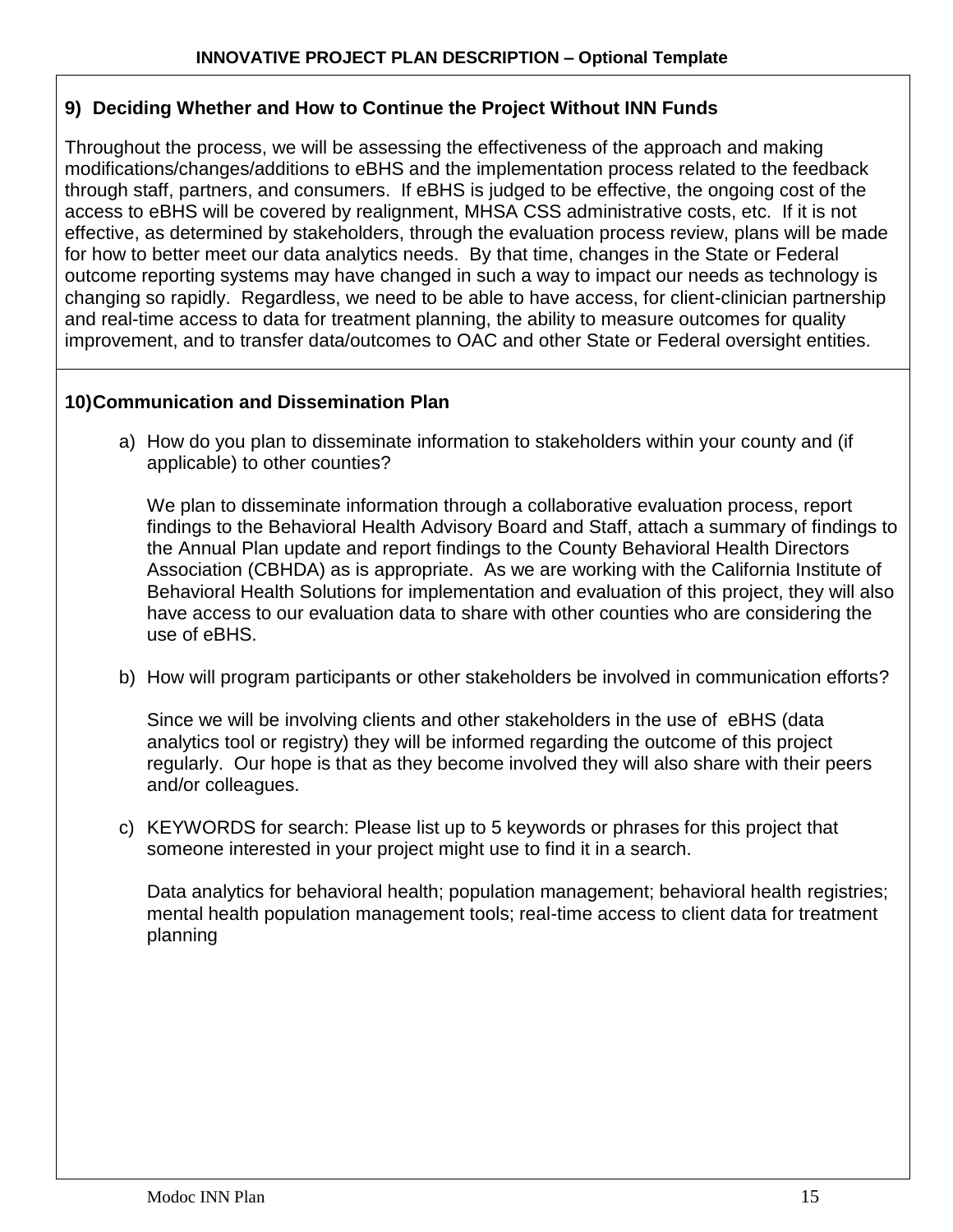## **11)Timeline**

- a) Specify the total timeframe (duration) of the INN Project: 4 Years Months
- b) Specify the expected start date and end date of your INN Project: 5/1/17Start Date 4/30/21 End Date *Note: Please allow processing time for approval following official submission of the INN Project Description.*
- c) Include a timeline that specifies key activities and milestones and a brief explanation of how the project's timeframe will allow sufficient time for
	- i. Development and refinement of the new or changed approach;
	- a. Month 0-3
		- i. CDT Checklist
		- ii. Identify Implementation team, Begin implementation work
	- b. Month 3-6
		- i. Identify measures, work with eCenter for licensing or addition to eBHS as needed
		- ii. Prep Supervisors for Clinician's training needs (barriers and solutions)
		- iii. Identify and prep clinicians
		- iv. Set up training date for eBHS
		- v. Set up training date for FIT
		- vi. Complete trainings (at approximately 6 month mark)
		- vii. Measure baseline data for evaluation of INN Project
	- c. Month 6-12
		- i. Clinical Consultation calls
		- ii. Administrative Consultation calls
		- iii. Ongoing Fidelity checks for Evaluation
	- d. Year 1
		- i. "Breakthrough learning" evaluation of fidelity
		- ii. PDSA for challenges in attaining fidelity
		- iii. Continue Clinical and Administrative calls
	- e. Year 1-1.5
		- i. Continue monthly calls and fidelity monitoring
	- f. Year 1.5
		- i. "Sustained Learning" evaluation of fidelity
		- ii. PDSA for challenges in attaining fidelity
		- iii. Continue Clinical and Administrative calls
	- g. Year 1.5-2
		- i. Continue monthly calls and monitoring
		- ii. Adding additional measures at this time (as needed)
		- iii. Adding additional systems at this time (as needed)
	- h. Year 2-2.5
		- i. Set up Sustainability Plan to titrate off CIBHS support toward local support
		- ii. Ongoing clinical consultation
		- iii.
	- ii. Evaluation of the INN Project; (Starting approximately Year 3)
	- a. Evaluation begins from the beginning of IITD with CDT checklist
	- b. Evaluation continues with eBHS then FIT training (baseline Fidelity)
	- c. Evaluation monthly ongoing (through year 2.5)
	- d. Mid-eval at 6 months to determine "break through learning (approximately year 1)
	- e. 12 month evaluation to determine sustainability/needs (approximately year 1.5)
	- f. Writing up evaluation (Collaboration with CIBHS; 3-6 months for completion)
	- iii. Decision-making, including meaningful involvement of stakeholders, about whether and how to continue the Project;
		- a. After 6 and 12 month evaluation (year 1 and 1.5)
		- b. Feedback on final draft evaluation
		- c. Sustainability plan development and implementation
	- iv. Communication of results and lessons learned.
		- a. Sustainability Plan
		- b. Eval results
		- c. Approximately year 3.5 4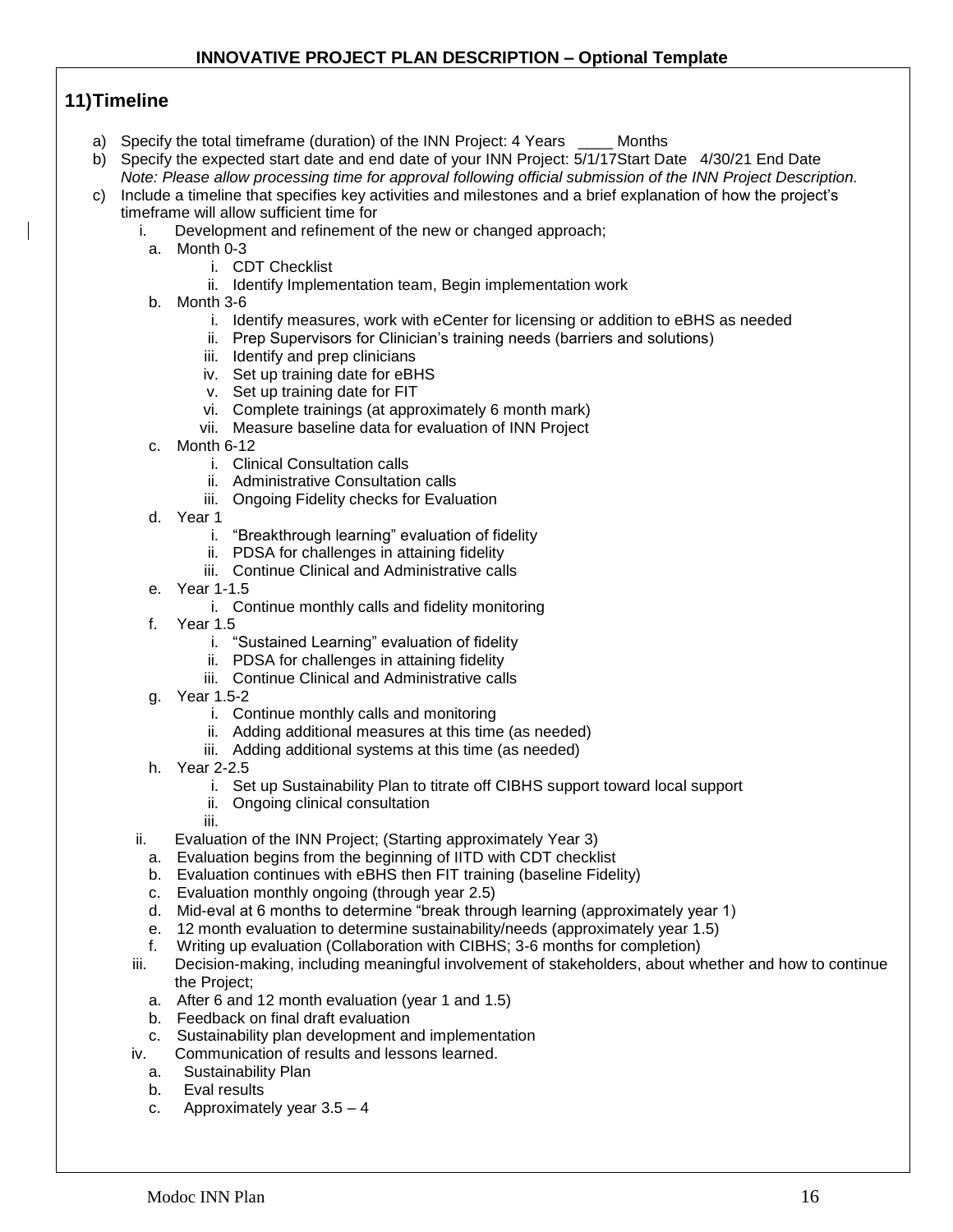### **12)INN Project Budget and Source of Expenditures**

The next three sections identify how the MHSA funds are being utilized:

- a) BUDGET NARRATIVE (Specifics about how money is being spent for the development of this project)
- b) BUDGET BY FISCAL YEAR AND SPECIFIC BUDGET CATEGORY (Identification of expenses of the project by funding category and fiscal year)
- c) BUDGET CONTEXT (If MHSA funds are being leveraged with other funding sources)

#### A. Budget Narrative

.

Provide a brief budget narrative to explain how the total budget is appropriate for the described INN project. The goal of the narrative should be to provide the interested reader with both an overview of the total project and enough detail to understand the proposed project structure. Ideally, the narrative would include an explanation of amounts budgeted to ensure/support stakeholder involvement (For example, "\$5000 for annual involvement stipends for stakeholder representatives, for 3 years: Total \$15,000") and identify the key personnel and contracted roles and responsibilities that will be involved in the project (For example, "Project coordinator, full-time; Statistical consultant, part-time; 2 Research assistants, part-time…"). Please include a discussion of administration expenses (direct and indirect) and evaluation expenses associated with this project. Personnel costs from innovation funds are for .1 FTE Clinical Director, .1 MHSA Coordinator, and .25FTE administrative assistant to administer the Project. The In-kind personnel costs are to cover the cost for staff training implementation of eBHS. The indirect operating costs are in-kind. The non-reoccurring equipment includes 4 Surface Pro computers and 4 Tablets for direct use of eBHS with consumers for collaborative treatment planning and direct data entry and for access outside of the main office. The other non-reoccurring cost is to cover the cost to add enhancement tools to eBHS to customize it for ongoing measures and population management measures. Additionally, as PEI projects and/or innovative practices and subpopulations are added, it will likely be necessary to add relevant enhancements. Currently our electronic health record will only accommodate registered clients. The nonreoccurring costs (except for the equipment) for enhancements will be paid through the contract with CiBHS for the eBHS. Evaluation costs are included in the Consultant Costs/Contract with CiBHS.

The County is requesting **\$364,896 for four years** to be approved for Innovation (4 years - 5/01/2017 to 4/30/2021)

- 1) The budget for the consultant, CIBHS, is \$174,684 (or ~48% of the total budget); to provide the training, technical assistance and evaluation for the Innovation project. The evaluation budget is 7% (or \$12,228 total for four years) of the contractor's budget.
- 2) The non-recurring operating costs total \$105,000 (~29% of the total Innovation budget) to support the system set-up, configuration, and equipment for the eBHS web-based data collection system.
- 3) The budget for personnel cost (salary and benefits) is \$85,212 (~23% of the total Innovation budget) is set aside for:
- 0.1 FTE Modoc County Clinical Director \$8,801 per year
- 0.25 FTE Modoc County Administrative Assistant/Analyst \$9,002 per year
- 0.1 Modoc County MHSA Project Manager \$3,500 per year

Additionally, the County intends to add in-kind funds from 1991 Realignment, FFP, MHSA PEI or Behavioral Health Subaccount to add to the project's total budget to cover additional staff salary and benefits (to implement the registry and contribution to the evaluation process), associated Administrative and Direct and Indirect Operating Costs at an estimated in-kind budget of \$311,453. The estimated total budget for the project is \$676,349.